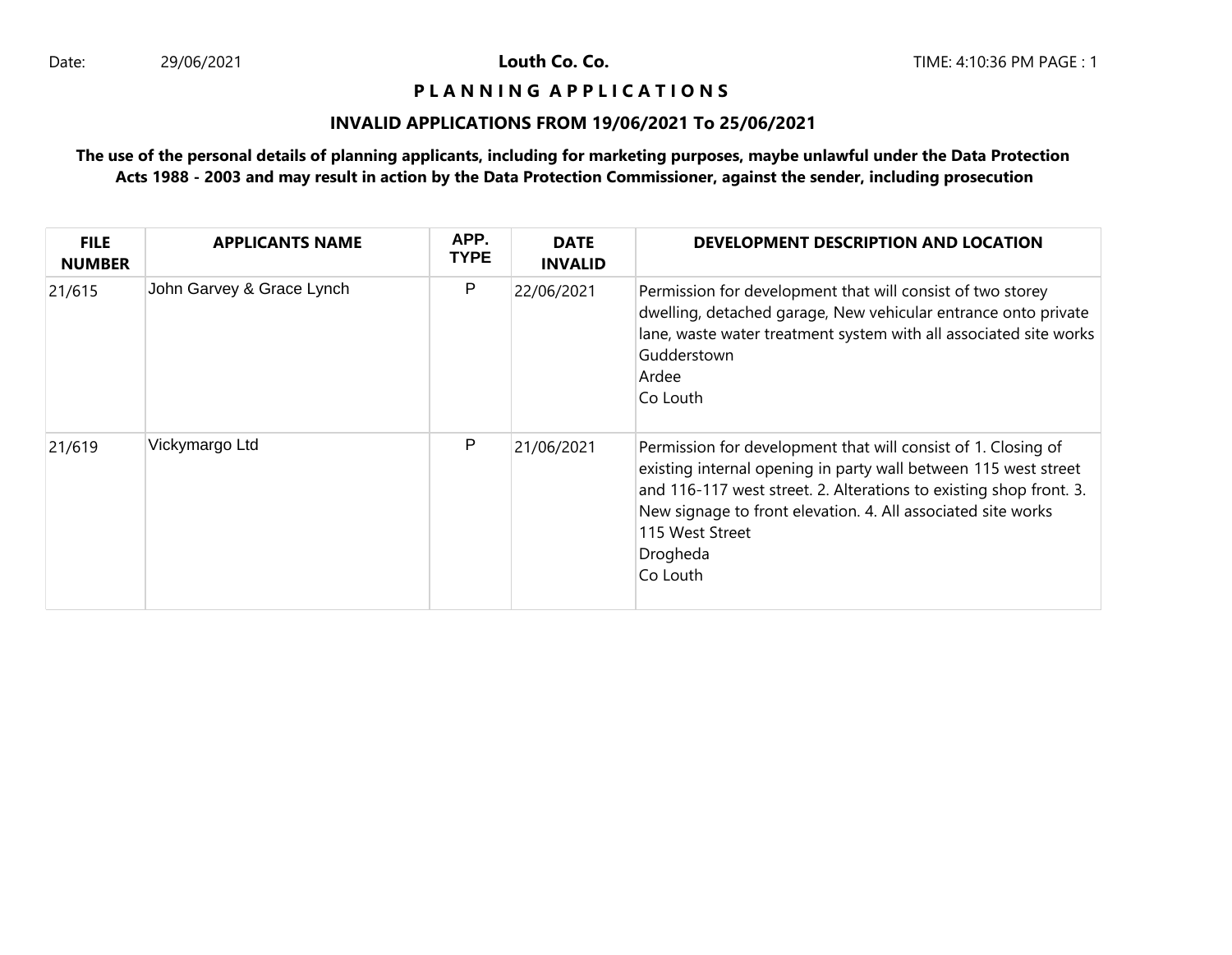Louth Co. Co.

### **P L A N N I N G A P P L I C A T I O N S**

# **INVALID APPLICATIONS FROM 19/06/2021 To 25/06/2021**

**The use of the personal details of planning applicants, including for marketing purposes, maybe unlawful under the Data Protection Acts 1988 - 2003 and may result in action by the Data Protection Commissioner, against the sender, including prosecution**

| <b>FILE</b><br><b>NUMBER</b> | <b>APPLICANTS NAME</b> | APP.<br><b>TYPE</b> | <b>DATE</b><br><b>INVALID</b> | DEVELOPMENT DESCRIPTION AND LOCATION                                                                                                                                                                                                                                                                                                                                                                                                                                                                                                                                                                                                                                                                                                                                                                                                                                                                                                                                                                                                                                                                                                                                                                                                                                                                                               |
|------------------------------|------------------------|---------------------|-------------------------------|------------------------------------------------------------------------------------------------------------------------------------------------------------------------------------------------------------------------------------------------------------------------------------------------------------------------------------------------------------------------------------------------------------------------------------------------------------------------------------------------------------------------------------------------------------------------------------------------------------------------------------------------------------------------------------------------------------------------------------------------------------------------------------------------------------------------------------------------------------------------------------------------------------------------------------------------------------------------------------------------------------------------------------------------------------------------------------------------------------------------------------------------------------------------------------------------------------------------------------------------------------------------------------------------------------------------------------|
| 21/620                       | Victor and Margo Dwyer | P                   | 21/06/2021                    | Permission for development within an ACA (14 West Street and<br>surrounding areas) on a building presently conjoined as a former<br>bank premises with 115 West Street, which is a protected<br>structure, ref. no. DB-252 (NIAH ref. no. 13622043). The<br>development will consist of the following: 1. Change of use of<br>entire building to café on ground floor with a commercial<br>kitchen & café storage on the lower ground floor. Medical<br>treatment rooms on the first and second floors. Residential use<br>on the third and fourth floors. 2. Closing of existing internal<br>opening in party wall between 116-117 West Street and 115<br>West Street. 3. Proposed new extension and new private amenity<br>space on the fourth floor roof level for residential unit. 4.<br>Existing windows to be replaced with entrance door to café to<br>front elevation (West Street). 5. Internal alterations to existing<br>building. 6. Blocking up of window ope (to existing toilets) to<br>rear elevation of building. 7. Proposed new window hatch from<br>café to side elevation (Peter Street). 8. New retractable awning<br>over to front or existing building along West Street. 9. New<br>signage to front and side elevations. 10. All associated site<br>works<br>116-117 West Street<br>Drogheda<br>Co Louth |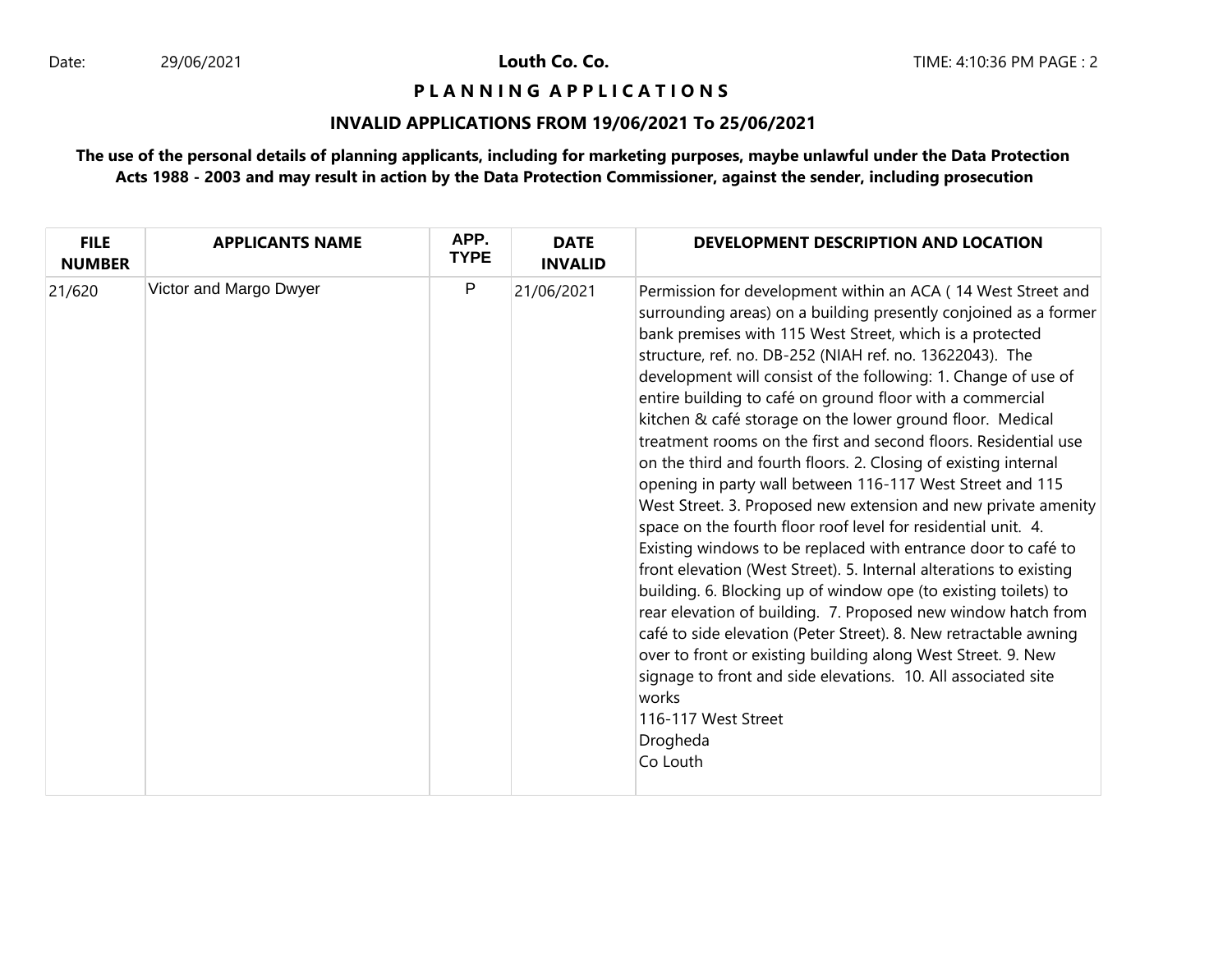Date: 29/06/2021 29/06/2021 **Louth Co. Co.** 2011 29/06/2021

Louth Co. Co.

## **P L A N N I N G A P P L I C A T I O N S**

## **INVALID APPLICATIONS FROM 19/06/2021 To 25/06/2021**

# **The use of the personal details of planning applicants, including for marketing purposes, maybe unlawful under the Data Protection Acts 1988 - 2003 and may result in action by the Data Protection Commissioner, against the sender, including prosecution**

| <b>FILE</b><br><b>NUMBER</b> | <b>APPLICANTS NAME</b> | APP.<br><b>TYPE</b> | <b>DATE</b><br><b>INVALID</b> | DEVELOPMENT DESCRIPTION AND LOCATION                                                                                                                                                                                                                                                                                                                                                                                                                                         |
|------------------------------|------------------------|---------------------|-------------------------------|------------------------------------------------------------------------------------------------------------------------------------------------------------------------------------------------------------------------------------------------------------------------------------------------------------------------------------------------------------------------------------------------------------------------------------------------------------------------------|
| 21/628                       | Fintan Logue           | $\circ$             | 21/06/2021                    | Outline permission sought for dwelling house, detached<br>domestic garage, septic tank and percolation area, access to site<br>via altered family entrance gate and all associated site works<br>Mooremount<br>Dunleer<br>Co Louth                                                                                                                                                                                                                                           |
| 21/629                       | Michael Logue          | $\circ$             | 21/06/2021                    | Outline permission sought for dwelling house, detached<br>domestic garage, waste water treatment system and percolation<br>area, access to site via altered family entrance gate and all<br>associated site works<br>Mooremount<br>Dunleer<br>Co Louth                                                                                                                                                                                                                       |
| 21/706                       | Mark Conlon            | R                   | 21/06/2021                    | Retention development consisting of 2 number fixed canopies<br>and 1 number automated retractable canopy, together with<br>retention permission for 1 number, single storey, external<br>refrigerating keg storage room with attached external bar area<br>and all associated site development works and services, all to<br>the rear beer garden seated area of protected structure Lhs 017-<br>024<br>Hamills Teach Tabhairne<br>19 Bridge Street<br>Ardee<br>County Louth |